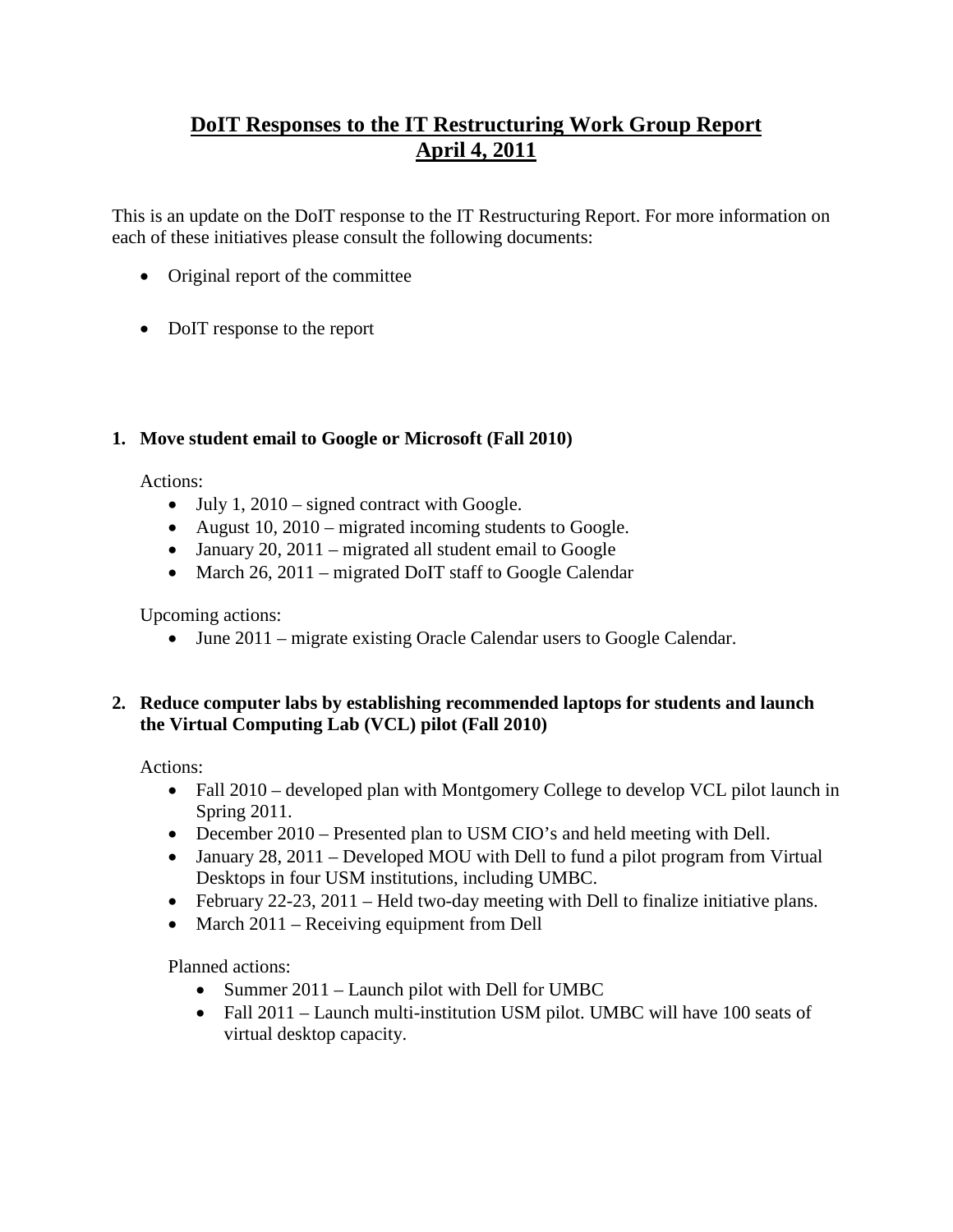## **3. Revise UMBC's cell phone policy (Spring 2011)**

Actions:

- Fall 2010 Cell phone policy redrafted based on USM headquarters standard.
- January 2011 Met with VP's  $&$  Deans on policy
- February 2011 Met with the University Steering Committee
- March 2011 Met with PASS and departments with large numbers of cell phones.

Planned actions:

- April Bring report back to VP  $&$  Deans
- May Communicate with campus
- July 1, 2011 Begin implementation of new policy.

#### **4. Review software site license support (Spring 2011)**

Actions:

- November 2010 IT Steering committee created a working group to review this issue and report back to in September 2011 to the Faculty Senate Computer Policy Committee and the IT Steering Committee meeting. Committee is co-chaired by Mike Carlin and John Fritz and has faculty representation.
- March 2011 data gathering phase pulling data on licenses and costs.

Planned Actions:

- August 2011 draft report circulated.
- September 2011 Present report findings to committees and seek input.
- Fall 2011 discussion on recommendations
- Spring 2012 If necessary, submission of request for budget support to address critical needs.

#### **5. Migrate Oracle calendar users to Google Calendar or Microsoft Exchange (Spring 2011)**

Actions:

- January 2011 Hired Kathy Raab, former executive administrative assistant to the President to help with developing training materials and support for offices.
- March 26, 2011 DoIT migrated entire department to Google Calendar from Oracle.

Planned Actions:

- April 15, 2011 Announcement to campus of timeline and resources.
- May 2, 2011 begin training classes for staff
- May 2, 2011 begin supporting the transition to google calendar for those that want too.
- July 1, 2011 All existing Oracle calendar accounts will be move to Google.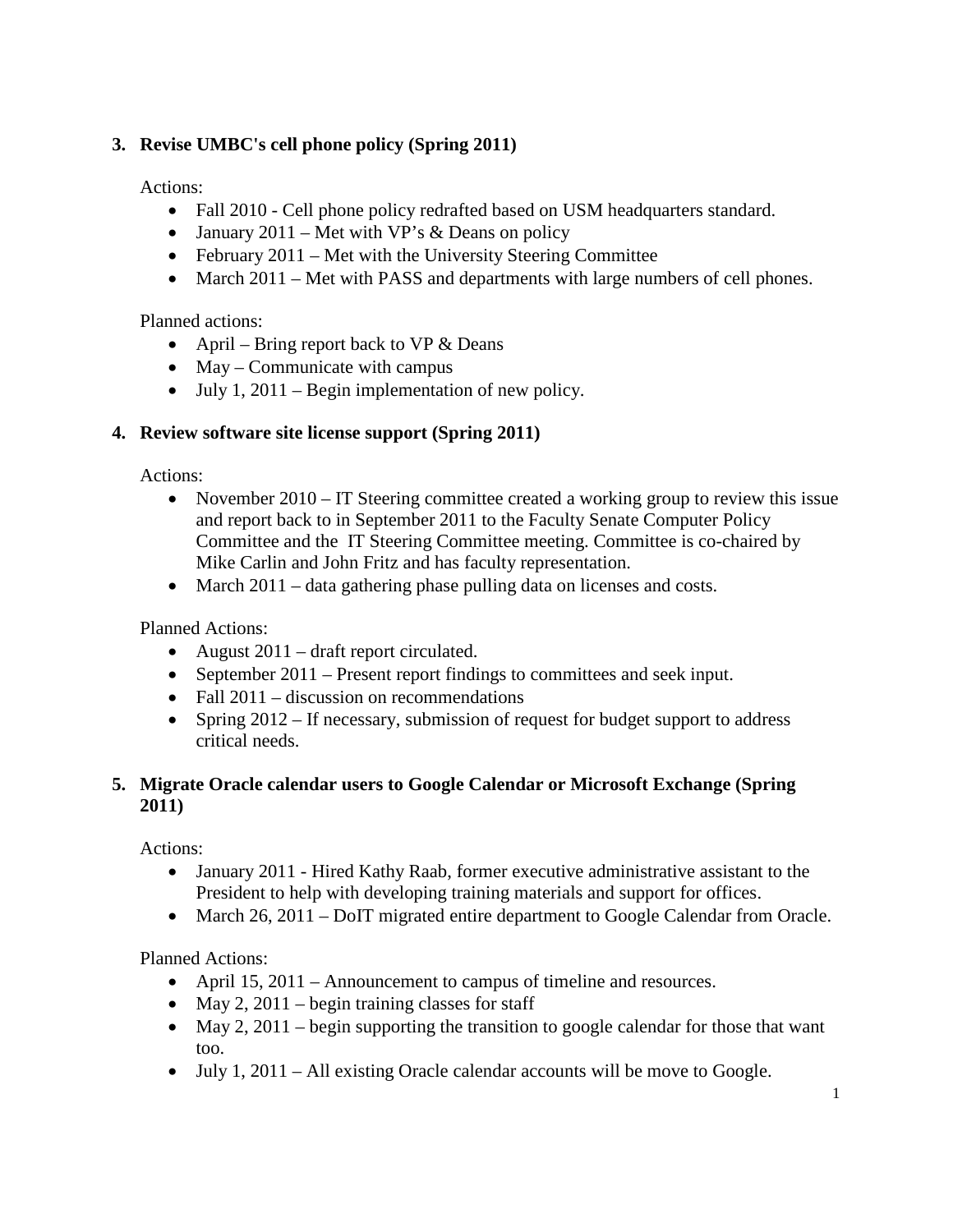#### **6. Facilitate volume computer purchase discounts by leveraging "best pricing" terms of the Provost's annual \*Computer Replacement Initiative (CRI)\* (Spring 2011)**

Actions:

• Nothing done to date.

Planned Actions:

• May 2, 2011 - Announce pricing to all divisions and encourage other divisions outside of the academic units to purchase off the CRI contract.

## **7. Review campus web development (Spring 2011)**

Actions:

- November 2010 IT steering committee approved the charge and chartered a work group to focus on reviewing web development.
- January 2011 Workgroup formed, co-chaired by Bill Shewbridge (DoIT) and Marriam Tillman (OIA).
- February 23, 2011 Organized faculty committee to meet with vendor to replace the Faculty Annual Report.
- March 26, 2011 Workgroup completed first draft for review and comment.

Planned Actions:

- April 26, 2011 Present report to the IT Steering Committee
- Summer 2011 Implement new Faculty Annual Report application
- Summer 2011 Implement recommendations in Web Review report
- •

### **8. Develop Library & DoIT Support Plan for the Student Learning Center (SLC) (Spring 2011)**

Actions:

- Winter 2011 Larry and Jack met bi-weekly to discuss opportunities for collaboration in the RLC.
- February 21 DoIT reassigned an existing staff member to focus on RLC implementation.
- March 2011 DoIT and Library developed a joint vision document and shared with staff. Designated a workgroup of staff from library and DoIT to develop a plan for fall 2011 implementation.

Planned Actions:

• April 15, 2011 – Draft 1 of plans are submitted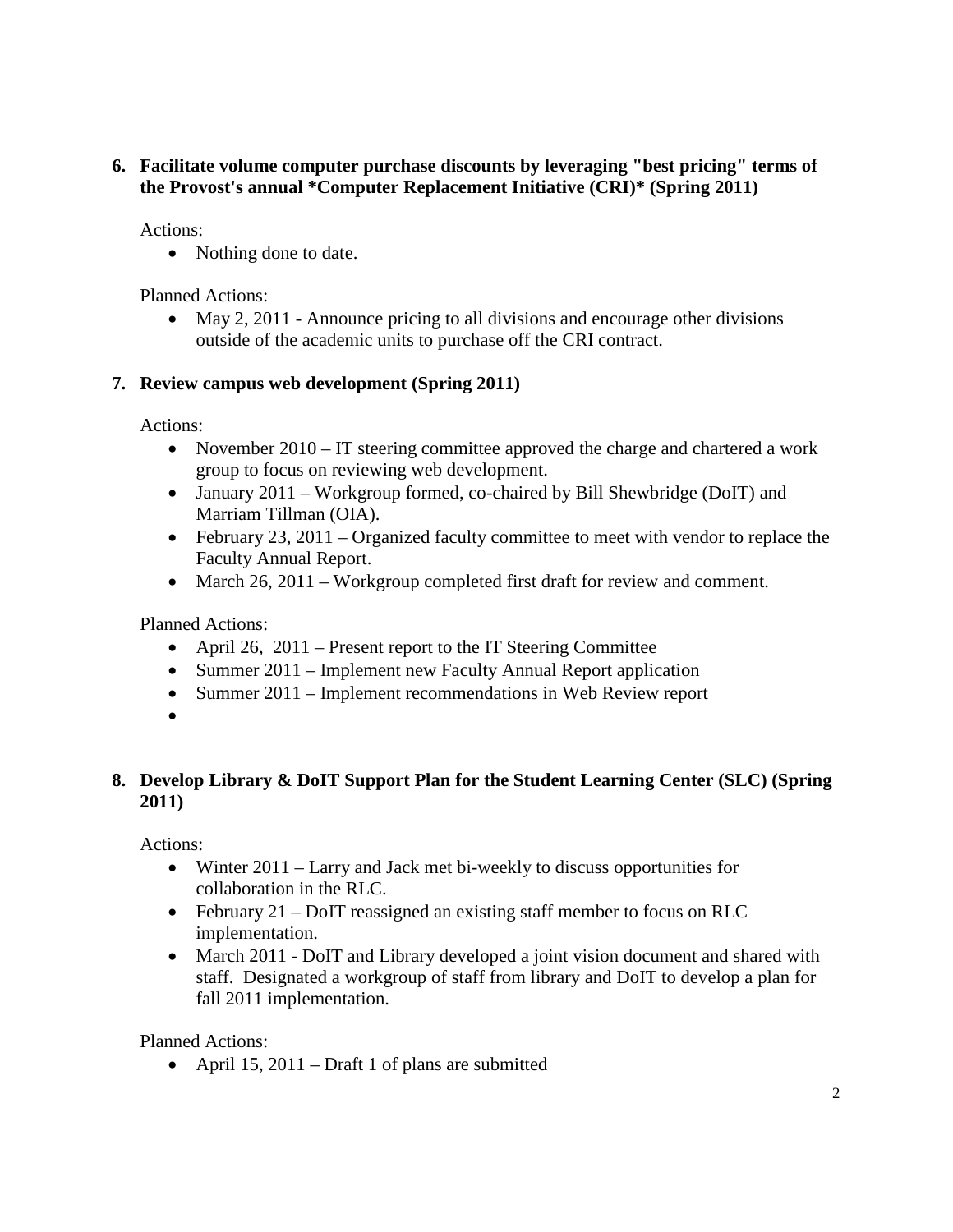- April 25, 2011 Plan is finalized
- Summer 2011 implementation of RLC
- August 2011 DoIT Helpdesk moves to Library RLC.

#### **9. Create Educause or Internet2 accounts for all campus IT staff (Fall 2011)**

There should be more focus on the professional development of all IT staff on campus to support better performance in their job and better alignment of activities. Educause membership would give all IT staff access to comparative benchmarking for central and decentralized IT organizations. Estimated cost savings: No anticipated cost savings, but efficiency and effectiveness of professional development may be improved.

Action:

• Done.

### **10. Use RT request tracking system for all IT service requests (Fall 2011)**

Now used by DoIT, Enrollment Management, Human Resources, Financial Services, Graduate School, and OIR for tracking IT and service requests in PeopleSoft, this would improve communication and service to campus users, and help quantify IT trends and support demands. Estimated cost savings: TBD

Actions:

- Fall 2010 moved Enrollment Management to RT
- November 2010 moved COEIT office to RT
- February 2011 Moved Graduate School, Bursar and Financial Services over to RT
- March 2011 Moved Residential Life to RT
- April 2011 Moved the Library to RT

Planned Actions:

- Summer 2011 Work with department IT staff to move over to RT
- Summer 2011 upgrade RT system and streamline the help interface.

#### **11. Use Confluence knowledge base wiki for all campus IT documentation (Fall 2011)**

There needs to be easier ways to share information across DoIT and Departmental IT staff. Use of a shared knowledge base such as the DoIT wiki system would provide a standard location for developing local internal documentation. No estimated cost savings, but efficiency may be improved.

Actions:

• May 2010 - Business continuity committee formed.